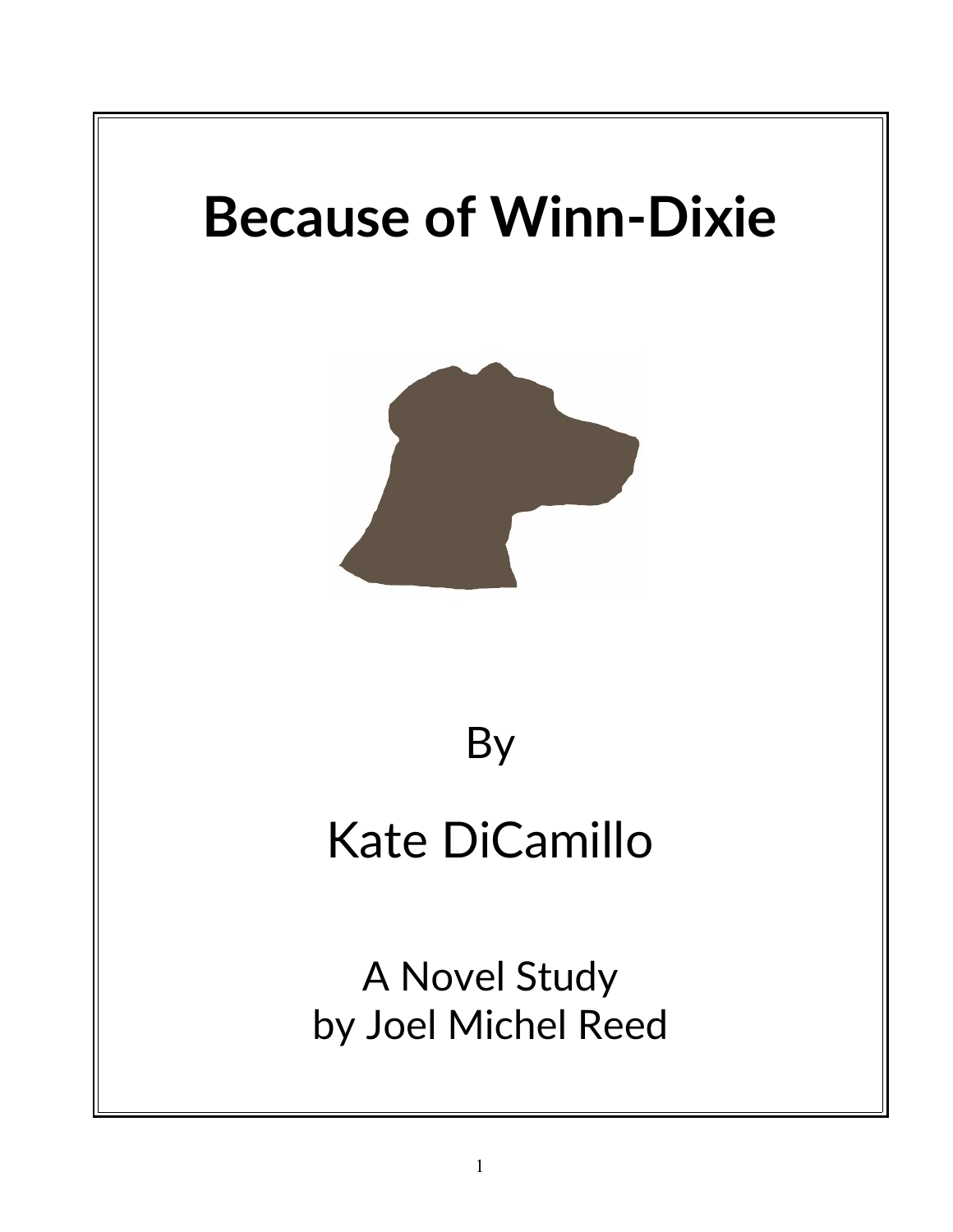By Kate DiCamillo



## **Table of Contents**

| <b>Suggestions and Expectations</b> | 3  |
|-------------------------------------|----|
|                                     |    |
| List of Skills                      | 4  |
|                                     |    |
| Synopsis / Author Biography         | 5  |
|                                     |    |
| <b>Student Checklist</b>            | 6  |
| Reproducible Student Booklet        |    |
|                                     |    |
| <b>Answer Key</b>                   | 45 |

**About the author:** Joel Reed has over 70 published novel studies and is the author of four novels. For information on his work and literature, please visit [www.reednovelstudies.com](http://www.reednovelstudies.com/)

> Copyright © 2014 Joel Reed Revisions Completed in 2022 All rights reserved by author. Permission to copy for single classroom use only. Electronic distribution limited to single classroom use only. Not for public display.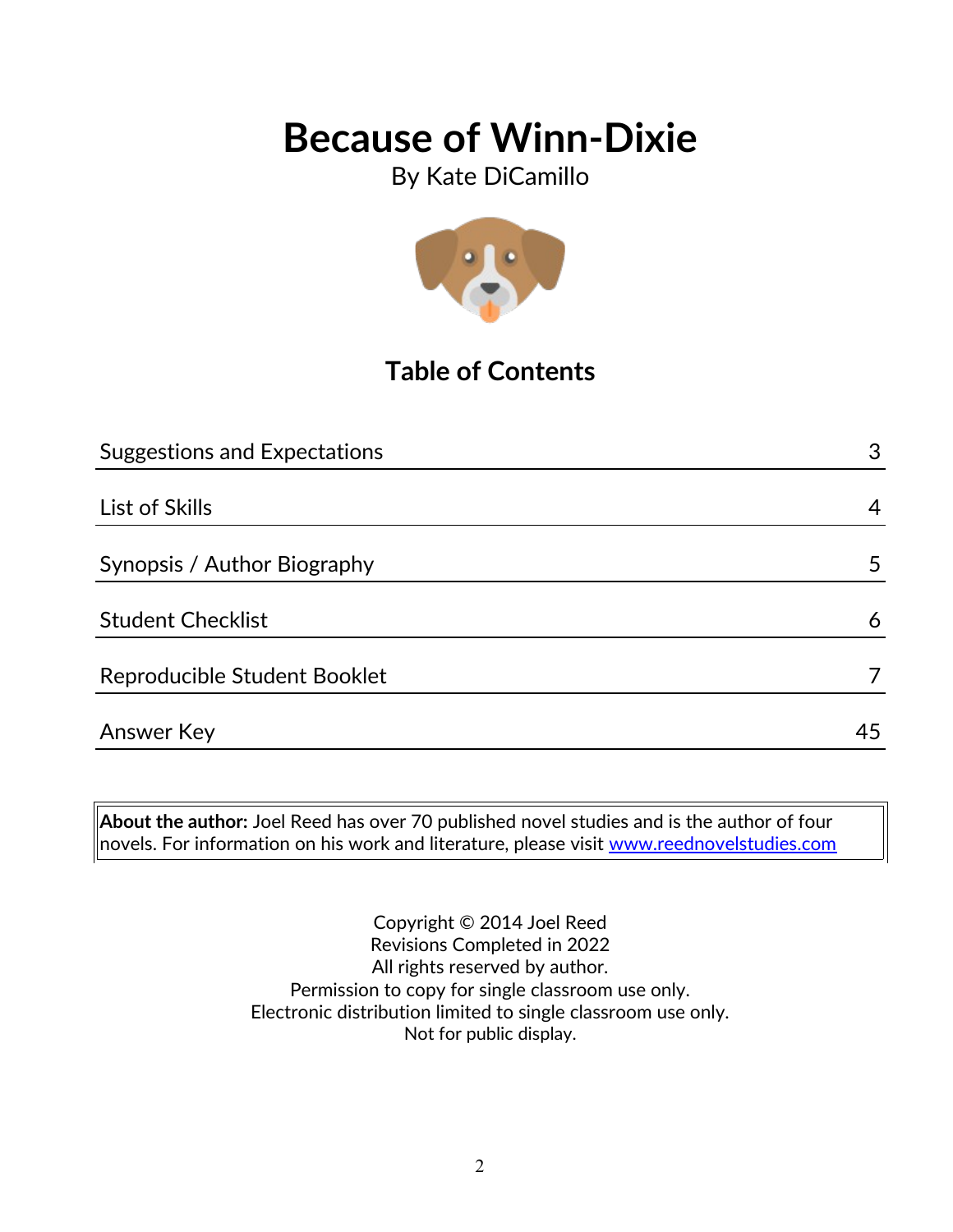## By Kate DiCamillo

## **Suggestions and Expectations**

This curriculum unit can be used in a variety of ways. Each chapter of the novel study focuses on several chapters of **Because of Winn-Dixie** and is comprised of 5 of the following activities:

- Before You Read
- **•** Vocabulary Building
- **Comprehension Questions**
- **Language Activities**
- **Extension Activities**

#### **Links with the Common Core Standards (U.S.)**

Many of the activities in this unit are supported by the Common Core Standards. For instance the *Reading Standards for Literature, Grade 5*, makes reference to

a) determining the meaning of words and phrases. . . including figurative language;

b) explaining how a series of chapters fits together to provide the overall structure;

c) compare and contrast two characters;

d) determine how characters … respond to challenges;

e) drawing inferences from the text;

f) determining a theme of a story . . . **and many others.**

A principal expectation of the unit is that students will develop their skills in reading, writing, listening and oral communication, as well as in reasoning and critical thinking. Students will also be expected to provide clear answers to questions and well-constructed explanations. It is critical as well that students be able to relate events and the feelings of characters to their own lives and experiences and describe their own interpretation of a particular passage.

A strength of the unit is that students can work on the activities at their own pace. Every activity need not be completed by all students. A **portfolio cover** is included (p.7) so that students may organize their work and keep it all in one place. A **Student Checklist** is also included (p.6) so that a record of completed work may be recorded.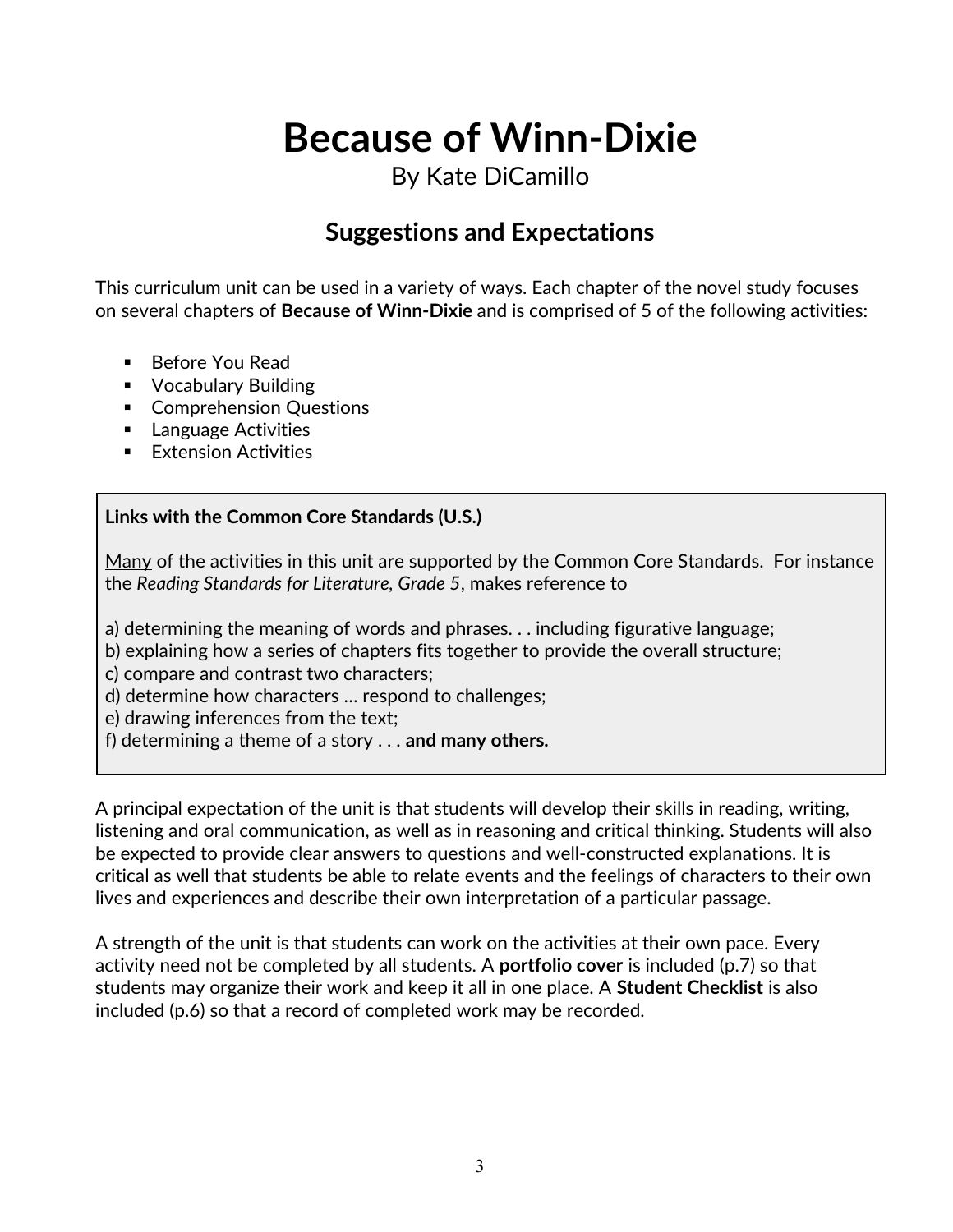## By Kate DiCamillo

## **List of Skills**

#### **Vocabulary Development**

- 1. Locating descriptive words/phrases 6. Identify *personification*
- 2. Listing synonyms/homonyms 7. Listing compound words
- 3. Identifying/creating *alliteration* 8 Identify/create *similes*
- 4. Use of capitals and punctuation 9 Identifying parts of speech
- 5. Identify *foreshadowing*. 10. Identifying syllables
- 
- 
- 
- 
- 

#### **Setting Activities**

1. Summarize the details of a setting

#### **Plot Activities**

- 1. Complete a *time line* of events 4. Identify *cliffhangers*
- 
- 3. Complete Five W's Chart

#### **Character Activities**

#### **Creative and Critical Thinking**

- 
- 2. Write a newspaper story 6. Write a book review
- 
- 

#### **Art Activities**

- 
- 
- 3. Create an Information Card
- 
- 2. Identify conflict in the story 5. Identify the climax of the novel.
- 1. Determine character traits 2. Relating personal experiences
- 1. Research 5. Write a description of personal feelings
	-
- 3. Participate in a talk show 7. Complete an Observation Sheet
- 4. Conduct an interview 8. Complete a KWS Chart
- 1. A Storyboard **1.** A Storyboard **1.** A Storyboard
- 2. Create a collage 5. Create a comic strip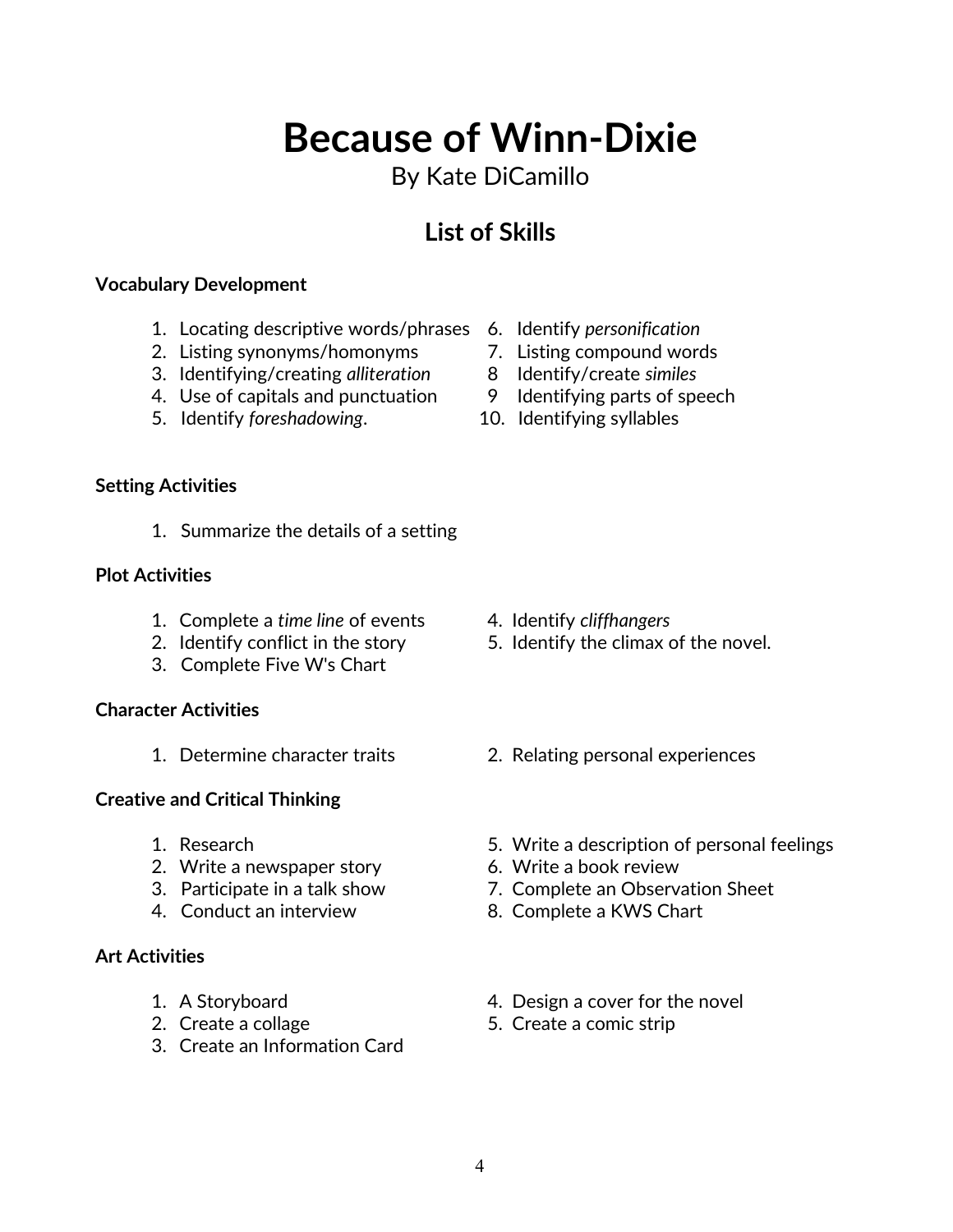By Kate DiCamillo

### **Synopsis**

 When ten-year-old India Opal Buloni moves to Naomi, Florida, with her father, she doesn't know what to expect – least of all that she'll adopt Winn-Dixie, a dog she names after the supermarket where they meet. With such an unusually friendly dog at her side, Opal soon finds herself making more than a few unusual friends. And soon, Opal and her father realize – with a little help from Winn-Dixie, of course – that while they've both tasted a bit of melancholy in their lives, they still have a whole lot to be thankful for. (Publisher – Candlewick Press)

A complete synopsis and other helpful reviews can be found on the following website: [http://en.wikipedia.org/wiki/Because\\_of\\_winn\\_dixie](http://en.wikipedia.org/wiki/Because_of_winn_dixie)

#### **Author Biography** *Kate DiCamillo*

**Katrina Elizabeth "Kate" DiCamillo** (born March 25, 1964) Born in Philadelphia, DiCamillo suffered from chronic pneumonia. At age five, she moved to Clermont, Florida for her health (warmer climate) with her mother and her older brother Curt DiCamillo, who would become a noted architectural historian. Her mother was a teacher. Her father remained in Pennsylvania to sell his orthodontic practice and never rejoined the family in Florida.

DiCamillo earned her college degree in English at the University of Florida in 1987 and worked in Florida after graduation. At age 30 she moved to Minneapolis and began working at a book warehouse. That job inspired her to write for children and allowed her to meet a sales representative for Candlewick



Press, resulting in submission of a draft that would become *Because of Winn-Dixie*.

Her 2003 novel *The Tale of Despereaux* was inspired by a friend's son, Luke Bailey, who asked her to write about an unlikely hero with "exceptionally large ears".

*(Courtesy of Wikipedia) - [http://en.wikipedia.org/wiki/Kate\\_DiCamillo\)](http://en.wikipedia.org/wiki/Kate_DiCamillo)*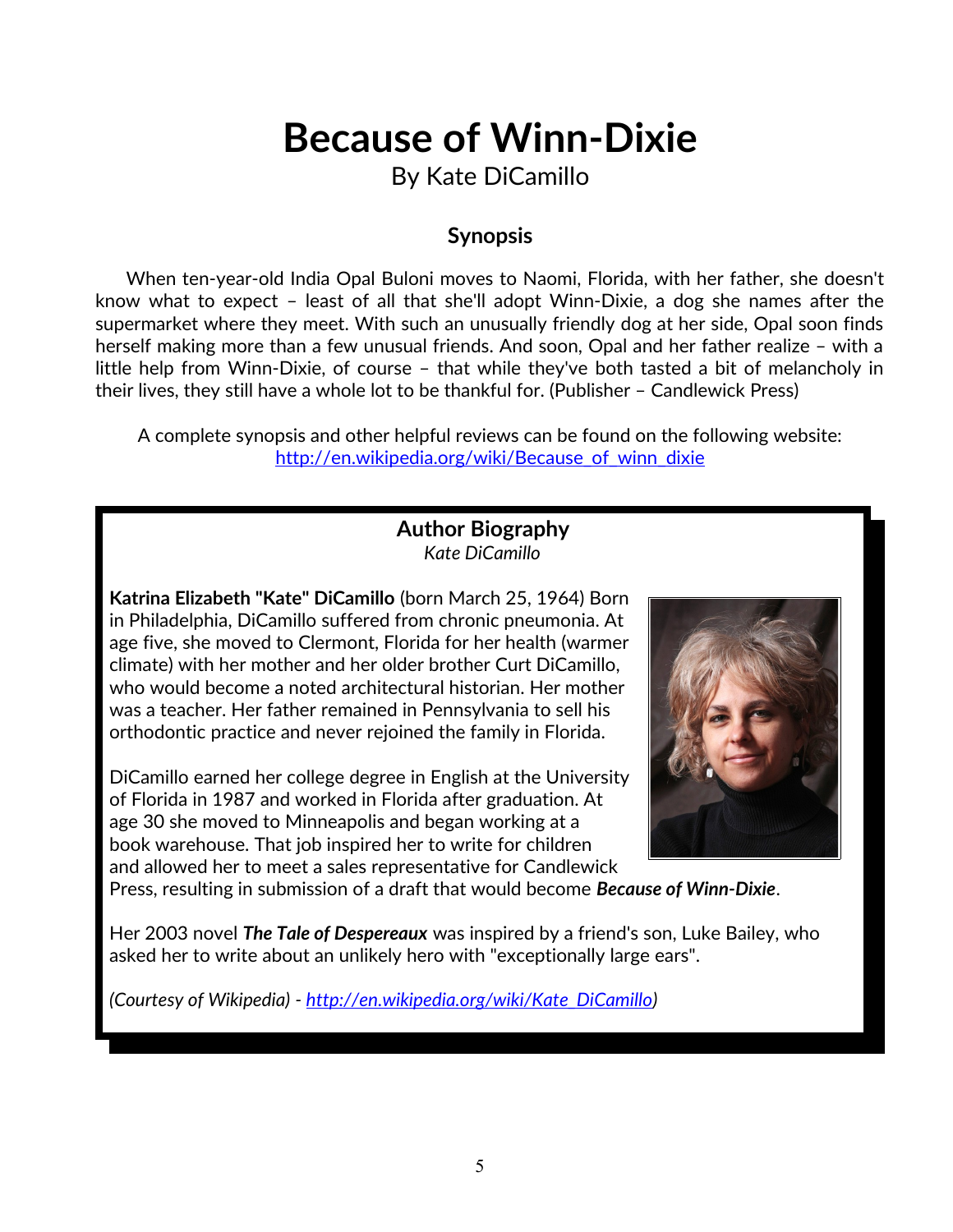By Kate DiCamillo



### **Student Checklist**

Student Name

| Assignment | Grade / Level | Comments |
|------------|---------------|----------|
|            |               |          |
|            |               |          |
|            |               |          |
|            |               |          |
|            |               |          |
|            |               |          |
|            |               |          |
|            |               |          |
|            |               |          |
|            |               |          |
|            |               |          |
|            |               |          |
|            |               |          |
|            |               |          |
|            |               |          |
|            |               |          |
|            |               |          |
|            |               |          |
|            |               |          |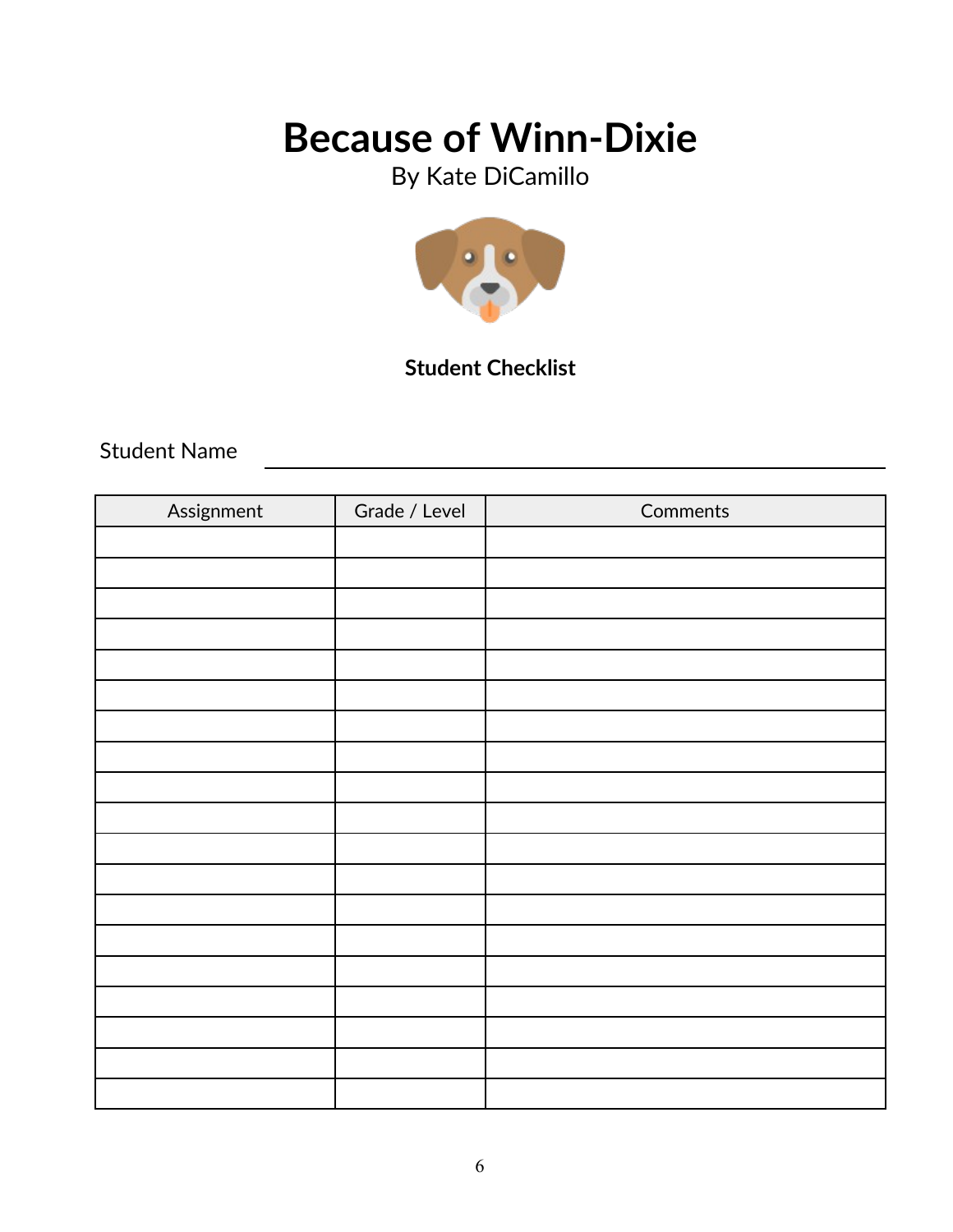

# *By Kate DiCamillo*

Name: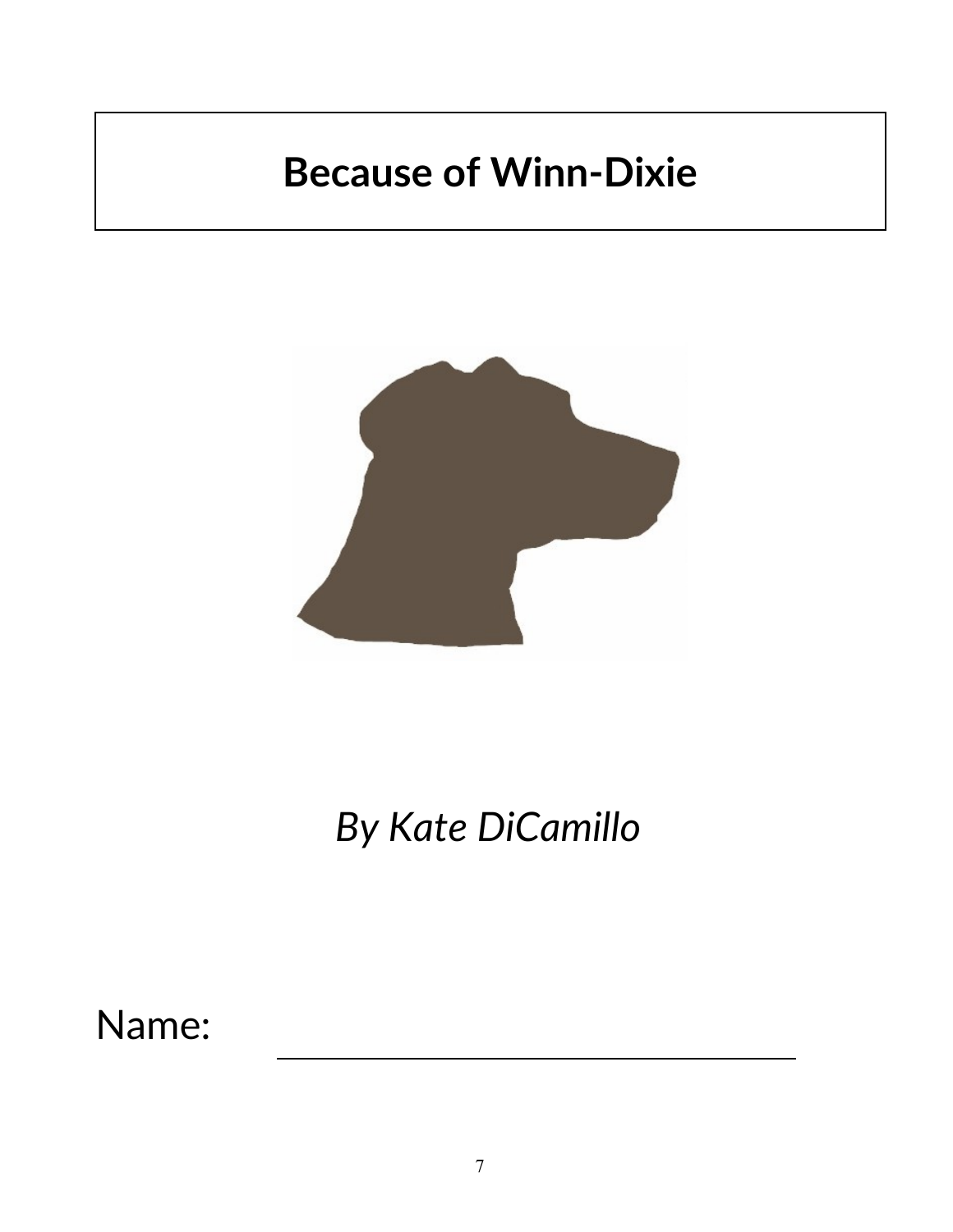By Kate DiCamillo



## **Chapters 1***-***4**

## **Before you read the chapter**:

Write a brief summary about what you believe *Because of Winn-Dixie* will be about.



### **Vocabulary:**

Choose a word from the list to complete each sentence.

| reminded | concerned | preacher | talking |
|----------|-----------|----------|---------|
| manners  | scratched | running  | burned  |

- 1. And then the dog came \_\_\_\_\_\_\_\_\_\_\_\_\_\_\_ around the corner. He was a big dog. And Ugly.
- 2. The dog leaned over him, real \_\_\_\_\_\_\_\_\_\_\_\_\_\_\_\_\_, and licked his face. "Please," said the manager. "Somebody call the pound."
- 3. "Sit," I told him when we got to my trailer. He sat right down. He had good \_\_\_\_\_\_\_\_\_\_\_\_. "Stay here," I told him. "I'll be right back."
- 4. Sometimes he \_\_\_\_\_\_\_\_\_\_\_\_\_ me of a turtle hiding inside its shell, in there thinking about things and not ever sticking his head out into the world.
- 5. He put down his pencil and \_\_\_\_\_\_\_\_\_\_\_\_Winn-Dixie behind his ears.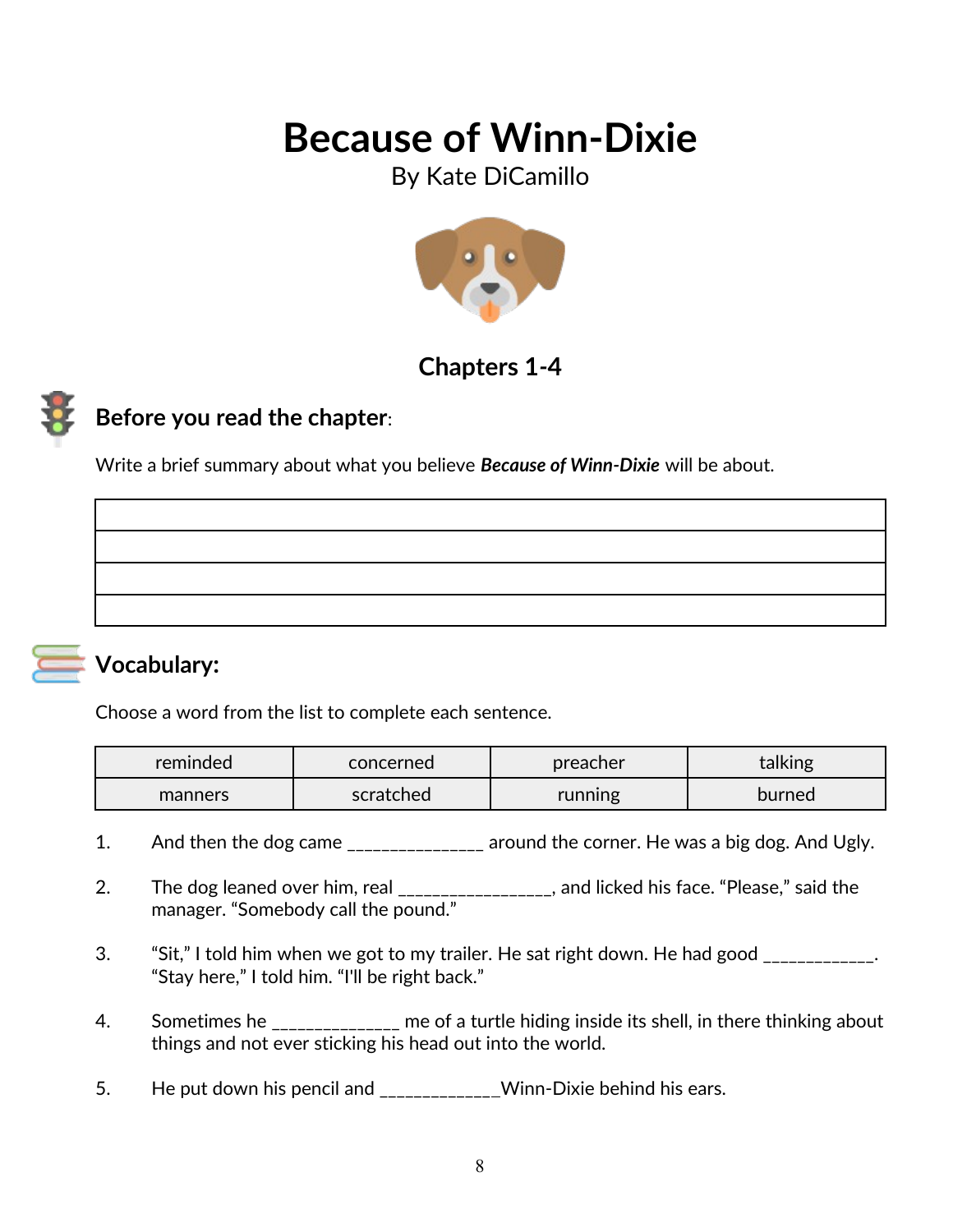- 6. I've got the \_\_\_\_\_\_\_\_\_\_\_\_\_\_, of course. But I don't have a mama. I mean I have one, but I don't know where she is. She left when I was three years old.
- 7. I've been \_\_\_\_\_\_\_\_\_\_\_\_\_\_\_\_ to him and he agreed with me that, since I'm ten years old, you should tell me ten things about my mama. Just ten things, that's all.
- 8. "Five," he said. "She couldn't cook. She \_\_\_\_\_\_\_\_\_\_\_\_\_\_\_ everything, including water. She had a hard time opening a can of beans.



1. Briefly describe the setting of chapter one.

2. How did Opal come up with the name Winn-Dixie?

3. Describe Winn-Dixie's appearance when he first met Opal.

4. Why did Opal refer to her father as 'The Preacher'?

5. What was Opal's special request to her father in regards to her mother?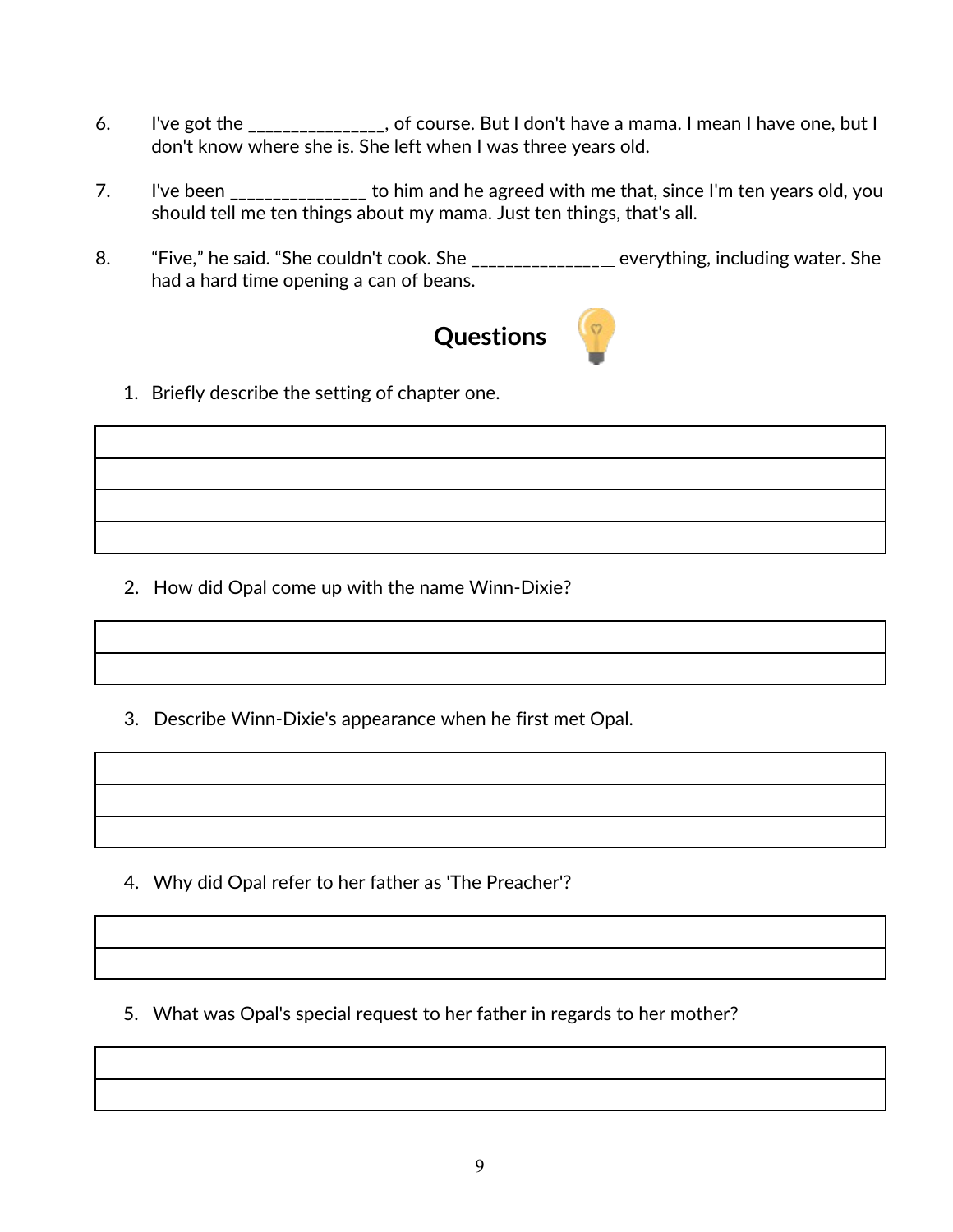## **Language Activity**



**A**. Many authors enjoy using **alliteration –** a literary device where the author repeats the same sound at the beginning of several words. Here's an example of an alliteration: ". . . **s**creaming, **s**hrieking, **s**houting, **s**creeching about **s**omething **s**cary."

Using your imagination, create your own examples of **alliteration** from the following topics. Each example must contain a minimum of three words.

| The sound of a dog barking |  |
|----------------------------|--|
| The strumming of a guitar  |  |
| The sound of a car engine  |  |

**B.** A **simile** is a comparison using the words "like" or "as". An example from Chapter One is ". . . *But I don't have a mama. I mean I have one, but I don't know where she is. She left when I was three years old. I can't hardly remember her. And I bet you don't remember your mama much either. So we're almost like orphans.*"

What two things are being compared in this example?

Invent your own **similes** comparing the following items with something from your own imagination:

a) A dog shaking water from his coat.

b) Something from your own imagination.